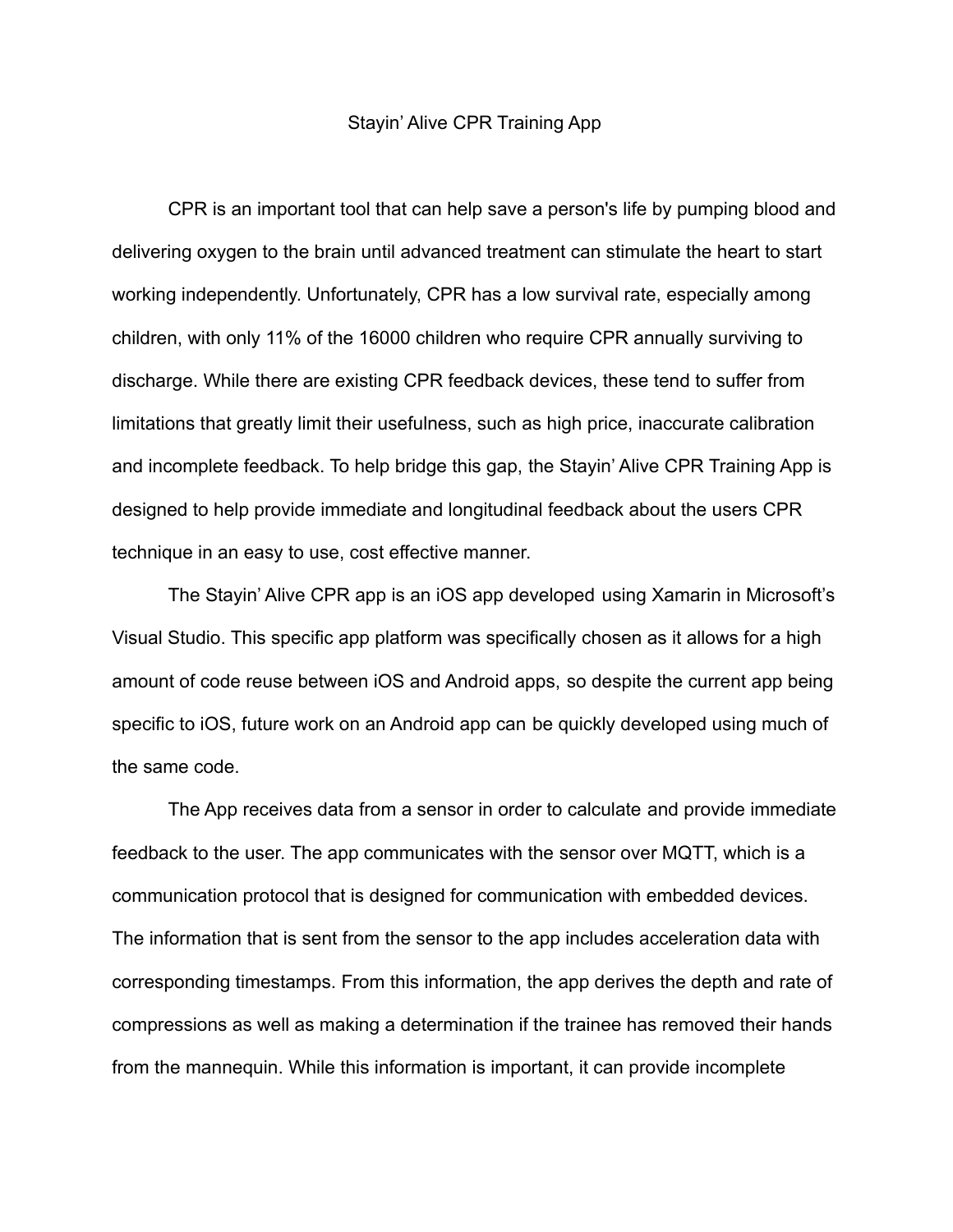information about the training session as there are events that cannot be detected by the sensor. For this reason, the app provides an easy way for the user to mark when the trainee stops compressions to use an AED, administers epinephrine, provides ventillations or transfers the victim to a backboard.

After the training session the user is presented a summary of the events of the training session. This includes graphs that display the depth and rate of compressions, as well as the user average and target range for both metrics, as well as a timeline displaying user entered events, such as applying an AED or administering ventilations. The user is also given the option to export this data in order to track trainee performance over time.

While we were able to perform two rounds of testing, we ran into issues that affected our ability to perform in depth testing. While the app is one part of a two part system, the sensor was developed by another team and was subject to its own setbacks and constraints. Delivery delays and equipment that didn't meet expectations made it necessary to develop a method for testing the features of the app independently. To do this, we developed a script that creates data within the expected range then sends information to the app. Because of this issue, the majority of the feedback we received during testing was concerned with the ease of use of the app and the feedback provided to the user. Whille the users generally found the interface easily understandable, they provided ideas to improve the feedback such as smoothing the output data as it was previously moving quickly and may be hard to read at a glance as well as allowing the output graphs to be scrollable, as they compress to the point of illegibility in longer training sessions.